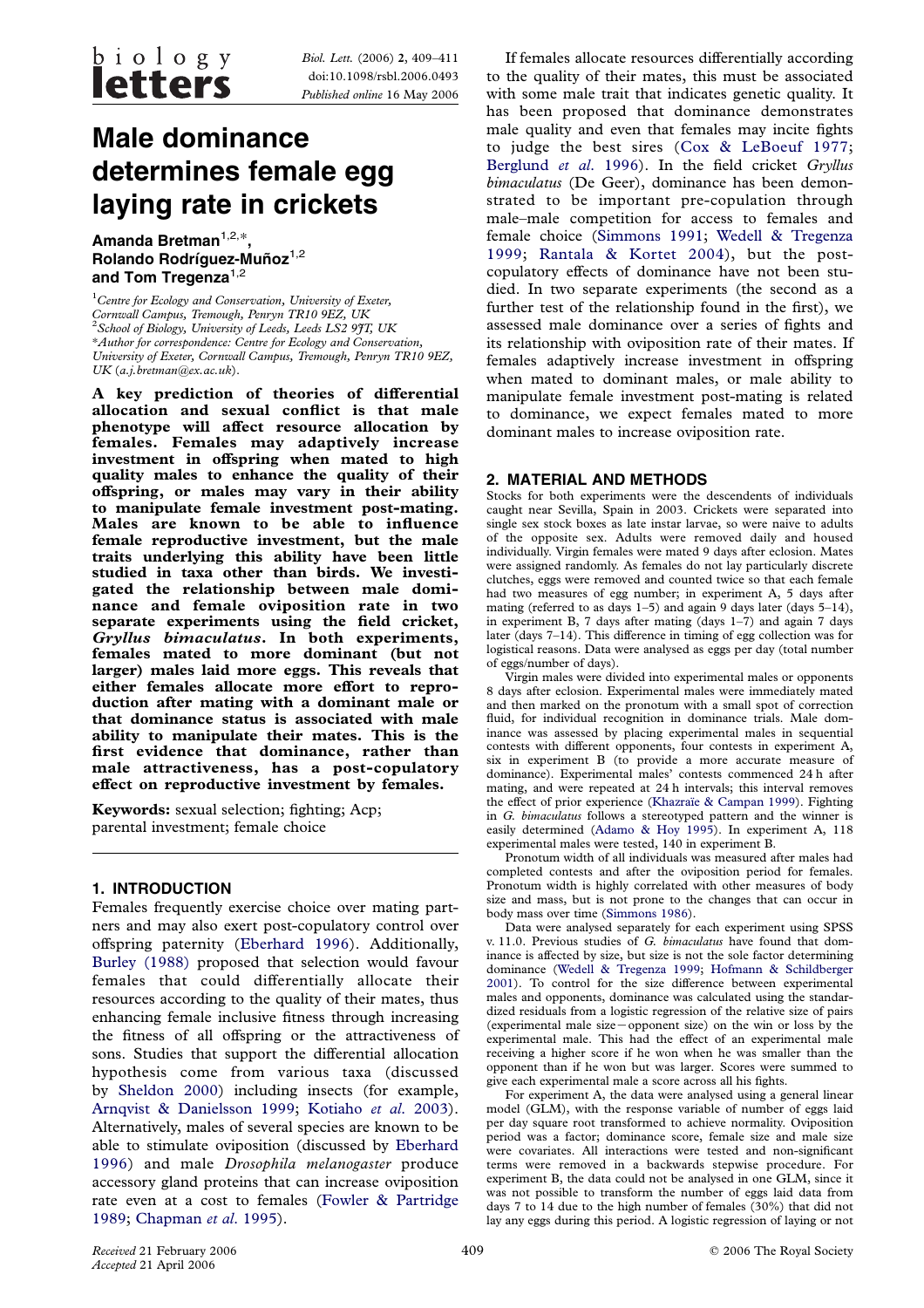

Figure 1. Number of eggs laid per day by a female in relation to the dominance score of her mate from  $(a)$  experiment A days  $5-14$  and (b) experiment B days  $1-7$ . Number of eggs was square root transformed. Dominance score was the sum across fights for each male of the residuals from a logistic regression of relative size of combatants on win/loss of the experimental male. Regression line is the best fit to the data,  $R^2$  values are given.

laying eggs on dominance score was marginally non-significant (Wald = 2.77,  $p=0.09$ ), hence it would be inappropriate to remove the data from females that did not lay any eggs. Data for days 1–7 were analysed with a GLM as for experiment A; days 7–14 with a Spearman rank correlation.

#### 3. RESULTS

## (a) Experiment A

Females mated to more dominant males laid more eggs per day  $(F_{1, 231} F = 5.57, p=0.02)$ . The effect of size of either sex was not significant (female  $F_{1, 231}$  $F=2.39$ ,  $p=0.12$ ; male  $F_{1, 231}$   $F=0.08$ ,  $p=0.37$ ). There were no significant interactions. The effect of oviposition period was marginally non-significant (days 1–5 or days 5–14,  $F_{1, 231}$   $F=3.63$ ,  $p=0.06$ ) and *post hoc* tests revealed that the effect of dominance on egg number was significant only in the days 5–14 period (days 1–5  $F_{1, 116}$ =1.31,  $p=0.26$ ; days 5–14  $F_{1, 116}$ =5.27,  $p$ =0.02, figure 1*a*).

#### (b) Experiment B

In days 1–7, females mated to more dominant males laid more eggs per day  $(F_{1, 135} = 6.97, p=0.009,$ figure 1b), again controlling for female size  $(F_{1, 135}$ = 11.10,  $p=0.001$ ) and male size  $(F_{1, 135}=0.67,$  $p=0.42$ ). Data from days 7 to 14 revealed no relationship between egg number and dominance (Spearman,  $n=140$ ,  $r_s = 0.052$ ,  $p=0.54$ ).

### 4. DISCUSSION

We have shown that female field crickets mated to more dominant males laid more eggs. This relationship was significant while controlling for female and male size and relative size of opponents. Although the variance in egg number explained by dominance was small at between 3 and 5% (figure 1), it was the only predictor that was significant in both experiments. The pattern observed can be explained by two processes; females may adaptively increase oviposition rate when mated to more dominant males, or male ability to manipulate female oviposition rate may be related to dominance. Our experiments differ in when the increase in oviposition was apparent, in experiment A at days 5–14 and experiment B at days 1–7. This suggests that the crucial period was between the fifth and seventh days after mating, which coincides with the period of maximum oviposition rate in G. bimaculatus [\(Simmons 1988](#page-2-0)). A previous study of G. bimaculatus found that females allowed to choose mates laid more eggs [\(Simmons 1987\)](#page-2-0), however, as females in the choice treatment were allowed to mate polyandrously, whereas all other treatments were not, it is unclear whether this was an effect of male attractiveness or polyandry per se, or a combination of the two.

If variation in oviposition rate with respect to male phenotype is adaptive for females, they must gain some benefit from increased reproductive effort when mated to dominant males. Previous work on G. bimaculatus has demonstrated that mating success of sires (assessed to include both male dominance and female choice) predicts that of sons ([Wedell &](#page-2-0) [Tregenza 1999](#page-2-0)). Hence, females may be able to increase their number of dominant sons by increasing oviposition rate after mating with dominant males. [Rantala & Kortet \(2004\)](#page-2-0) also found that dominant males were more successful at gaining copulations and that more dominant males had better immune responses, suggesting that dominance may be correlated with other measures of male quality. This would benefit both male and female offspring and hence females could increase their fitness by laying as many eggs as possible, in keeping with [Burley's \(1988\)](#page-2-0) predictions. In our study, females did not witness male–male competition, so fights could not directly stimulate oviposition rate. Male pheromones could provide an oviposition stimulus, for example G. integer females prefer the scent of dominant males ([Kortet &](#page-2-0) [Hedrick 2005\)](#page-2-0).

Males can influence fecundity by providing food to the female in the form of nuptial gifts such as a spermatophylax or the ejaculate itself, so directly contributing nutrients to provision eggs ([Gwynne 1988;](#page-2-0) [Savalli & Fox 1997](#page-2-0)). However, the G. bimaculatus spermatophore is small and whether or not females eat it has no effect on fecundity ([Simmons 1988](#page-2-0)). Male seminal products can stimulate oviposition, for example accessory gland proteins that increase oviposition have been identified in flies ([Chapman](#page-2-0) et al. 1995) and prostaglandins have a similar effect in crickets ([Stanley-](#page-2-0)[Samuelson](#page-2-0) et al. 1987). Our findings could be explained if dominant males generate more prostaglandin than subordinate males. It has yet to be shown that